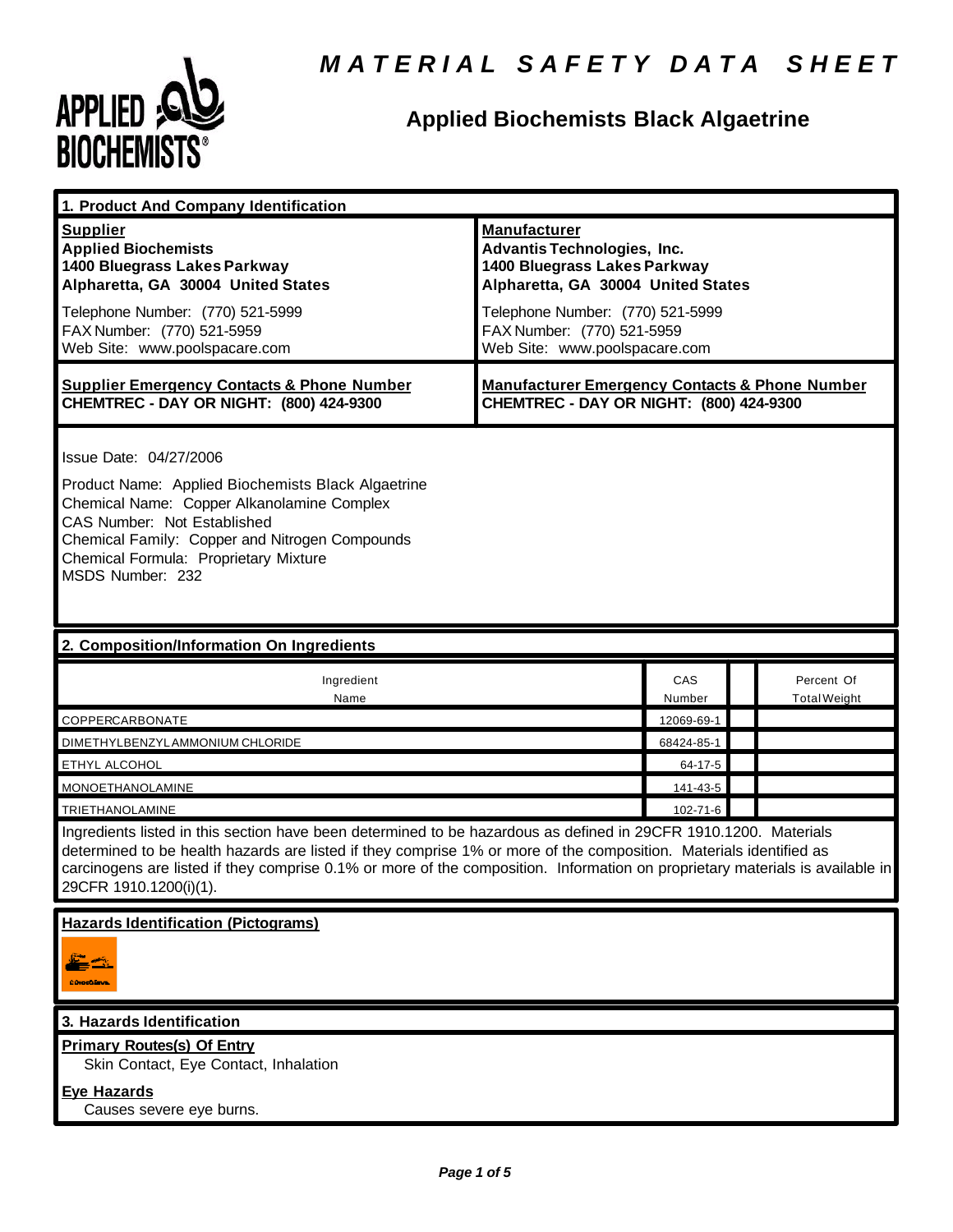## **Applied Biochemists Black Algaetrine**

#### **3. Hazards Identification - Continued**

#### **Skin Hazards**

Corrosive to living tissue.

### **Ingestion Hazards**

Harmful if swallowed.

#### **Inhalation Hazards**

Causes respiratory tract irritation.

#### **Signs And Symptoms**

Irritation of Eyes, Skin, and Respiratory Passages

#### **Conditions Aggravated By Exposure** None Known

#### **First Aid (Pictograms)**



#### **4. First Aid Measures**

**Eye**

Remove the victim from the source of contamination or exposure to nearest eyewash or other source of clean water. In case of contact, hold eyelids apart and immediately flush eyes with plenty of water for at least 15 minutes.

#### **Skin**

Rinse the affected area with tepid water for at least 15 minutes.

#### **Ingestion**

Call a physician or a poison control center immediately. If victim is fully conscious, give one or two cups of water or milk to drink. If swallowed, do not induce vomiting unless directed to do so by medical personnel.

#### **Inhalation**

If inhaled, remove to fresh air. If breathing is difficult, give oxygen.

Evaluate Principal Route of Entry, Seek appropriate medical attention. Never give anything by mouth to an unconscious person.

#### **Fire Fighting (Pictograms)**



#### **5. Fire Fighting Measures**

Flash Point: N/A °F

#### **Extinguishing Media**

Use the appropriate extinguishing media for the surrounding fire. Combustion products are toxic.

#### **6. Accidental Release Measures**

Contain and/or absorb spill with inert material (e.g. sand, vermiculite). Avoid release to the environment. May flush small amount to sewer.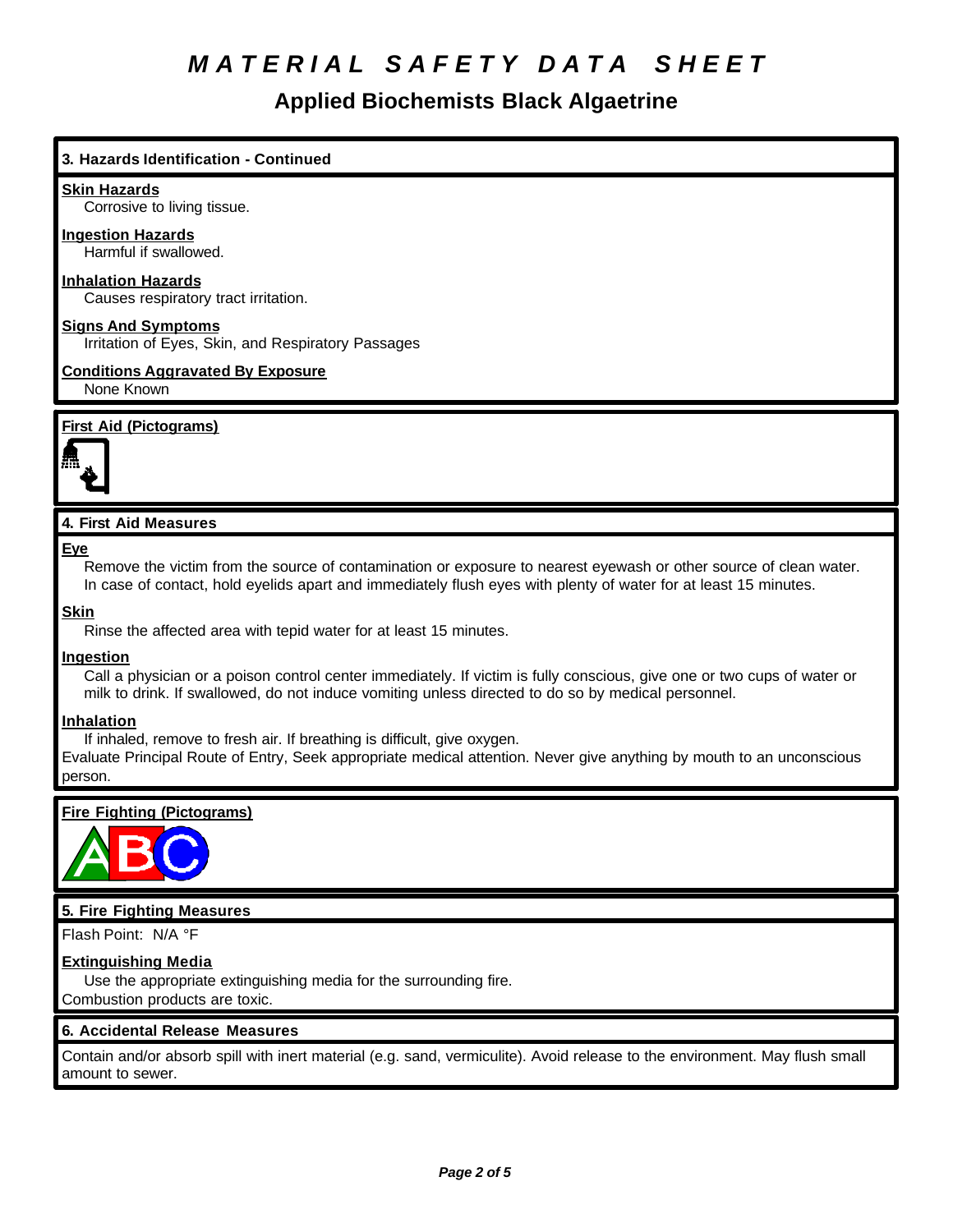**Applied Biochemists Black Algaetrine**

## **7. Handling And Storage Handling And Storage Precautions** Keep out of reach of children.Wash thoroughly after handling. **Handling Precautions** Avoid contact with eyes. Wash hands before eating, drinking, or smoking. Avoid contact with skin and clothing. **Storage Precautions** Store in a cool dry place. Keep out of reach of children. **Work/Hygienic Practices** Use safe chemical handling procedures suitable for the hazards presended by this material. **Protective Clothing (Pictograms) 8. Exposure Controls/Personal Protection Engineering Controls** Local exhaust acceptable. Special exhaust not required **Eye/Face Protection** Safety glasses with side shields or goggles recommended. **Skin Protection** Chemical-resistant gloves. **Respiratory Protection** General room ventilation is normally adequate. **Ingredient(s) - Exposure Limits** ETHYL ALCOHOL ACGIH TLV-TWA 1000 ppm OSHA PEL-TWA 1000 ppm TRIETHANOLAMINE ACGIH TLV-TWA 5 mg/m3 **9. Physical And Chemical Properties Appearance** Blue viscous liquid **Odor** slight Chemical Type: Mixture Physical State: Liquid Boiling Point: 212 °F Specific Gravity: 1.05 Percent Volitales: Nil Vapor Pressure: Not established Vapor Density: >1 pH Factor: 6-8 Solubility: soluble Evaporation Rate: <1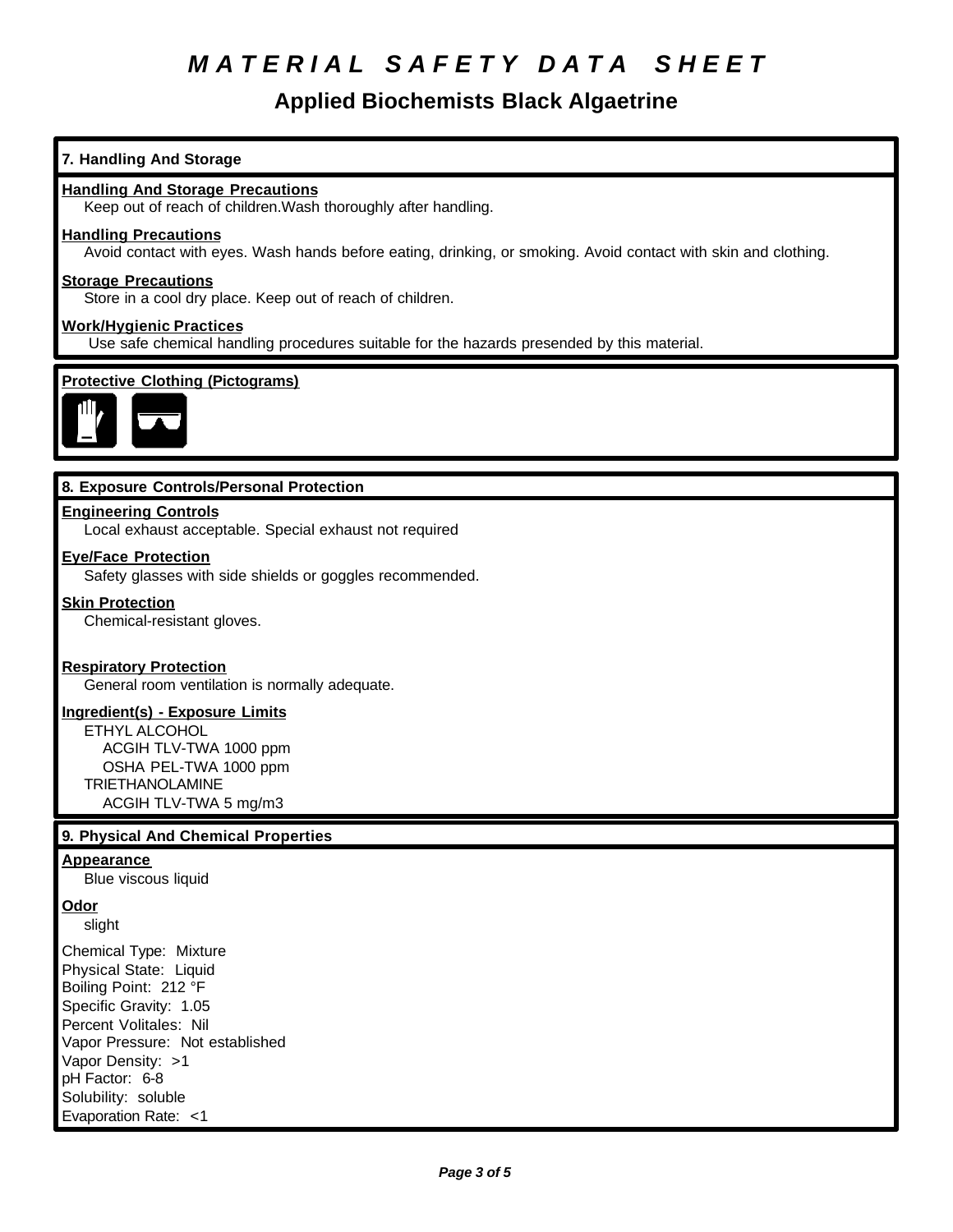# **Applied Biochemists Black Algaetrine**

| 10. Stability And Reactivity                                                                                                                                                                                                                                                                                                                                                  |
|-------------------------------------------------------------------------------------------------------------------------------------------------------------------------------------------------------------------------------------------------------------------------------------------------------------------------------------------------------------------------------|
| Stability: Stable<br>Hazardous Polymerization: Will not occur                                                                                                                                                                                                                                                                                                                 |
| <b>Conditions To Avoid (Stability)</b><br>Contact with Clay                                                                                                                                                                                                                                                                                                                   |
| <b>Incompatible Materials</b><br><b>Strong Acids</b>                                                                                                                                                                                                                                                                                                                          |
| <b>Hazardous Decomposition Products</b><br>Hydrogen chloride fumes, oxides of Carbon and Nitrogen                                                                                                                                                                                                                                                                             |
| 11. Toxicological Information                                                                                                                                                                                                                                                                                                                                                 |
| No Data Available                                                                                                                                                                                                                                                                                                                                                             |
| 12. Ecological Information                                                                                                                                                                                                                                                                                                                                                    |
| No Data Available                                                                                                                                                                                                                                                                                                                                                             |
| 13. Disposal Considerations                                                                                                                                                                                                                                                                                                                                                   |
| Refer to applicable local, state and federal regulations as well as industry standards.                                                                                                                                                                                                                                                                                       |
| 14. Transport Information                                                                                                                                                                                                                                                                                                                                                     |
| <b>Proper Shipping Name</b><br>CORROSIVE LIQUIDS, N.O.S. (Copper Triethanolamine Complex)                                                                                                                                                                                                                                                                                     |
| <b>Hazard Class</b><br>8, PGIII (<4L Consumer Commodity ORM-D)                                                                                                                                                                                                                                                                                                                |
| <b>DOT Identification Number</b><br><b>UN1760</b>                                                                                                                                                                                                                                                                                                                             |
| 15. Regulatory Information                                                                                                                                                                                                                                                                                                                                                    |
| <b>Ingredient(s) - State Regulations</b><br>ETHYL ALCOHOL<br>New Jersey - Workplace Hazard<br>New Jersey - Special Hazard<br>Pennsylvania - Workplace Hazard<br>California - Proposition 65<br>Massachusetts - Hazardous Substance<br>New York City - Hazardous Substance<br><b>TRIETHANOLAMINE</b><br>Pennsylvania - Workplace Hazard<br>Massachusetts - Hazardous Substance |

**NFPA HMIS**